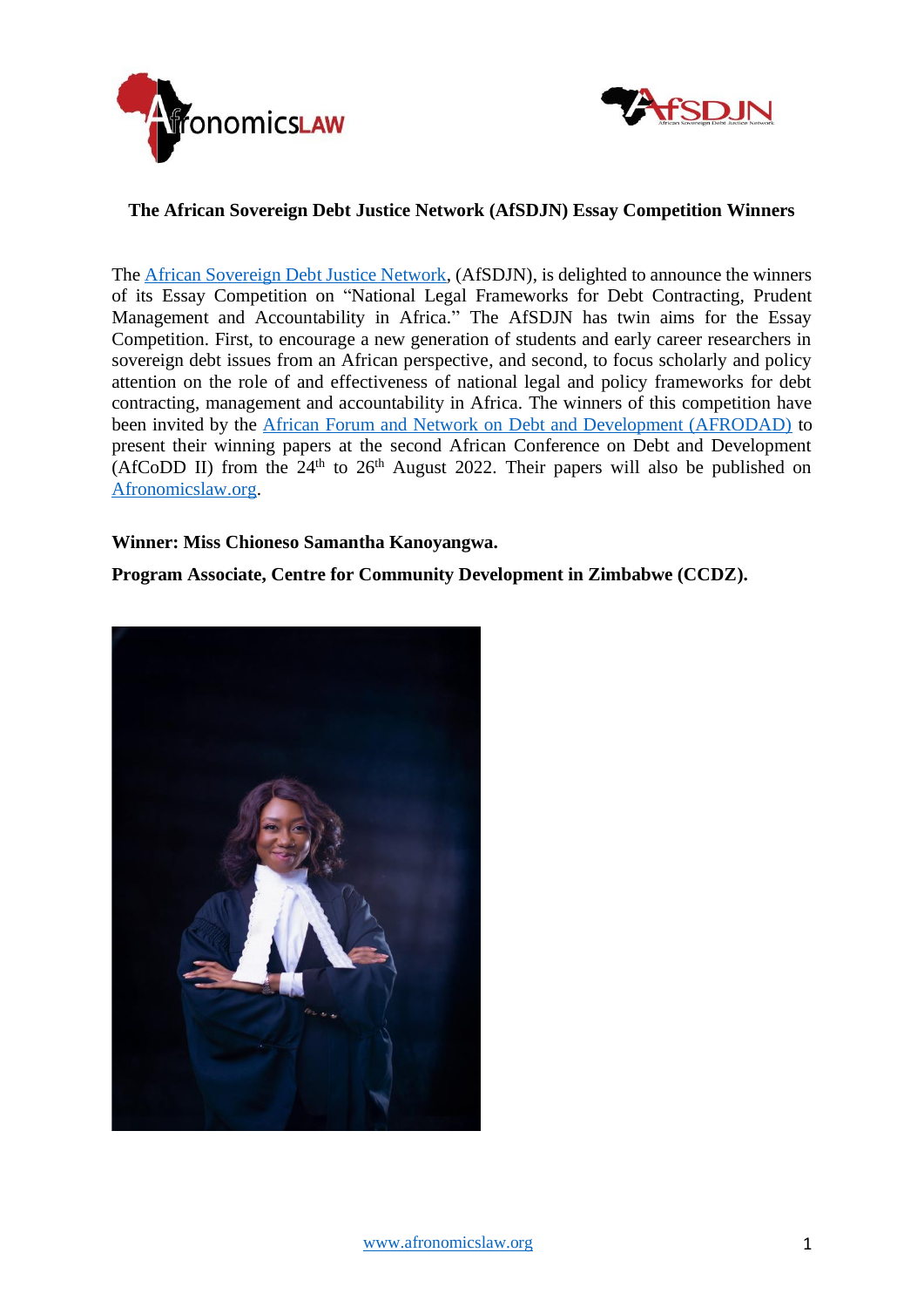



**Essay Title:** "Prudent Finance Management and Accountability: A Review of Zimbabwe's Legal and Institutional Framework on Debt Contraction"

**Essay Summary:** While developing countries, particularly in Africa, continue to face debilitating debt crises, in Sub-Saharan Africa, there is a growing and developing trend towards debt distress. Zimbabwe has put in place a range of laws, procedures and policies to improve the country's public debt management. However, the limited success of these strategies thus far, as illustrated by the unsustainable ratios of public and publicly guaranteed debt against the GDP over the past 5 years, is alarming. This study posits that such failure to contain its external debt stock and reduce it to sustainable and manageable levels reflects that the country's legal systems and institutions are not equal to the task of tackling debt management in an effective and efficient manner that promotes socio-economic development. This paper therefore analyzes and interrogates the legal and institutional frameworks governing the loan contraction process and debt management in Zimbabwe and proposes practical measures that promote prudent management and accountability.

**In response to a question from the AfSDJN about Chioneso's reason for entering the competition, she explained as follows:** As an early-career legal researcher, I have a great interest in international economic law; particularly how it intersects with topical issues such as debt management and development in not only the Global South but the whole of Africa. As a build-up to my legal studies, in which my academic dissertation was focused on the relationship between law and policy in public finance management, I found the opportunity to zero in on the legalities of public debt in my country even more amusing. I was even further motivated to take up this challenge as it provided me with an opportunity to delve into the specifics of debt management, be able to gauge my country's performance and proffer formidable afrocentric solutions to the identified mishaps and irregularities. I sincerely believe this to be the first of many accomplishments, and I am grateful for the opportunity to expand myself in this way and share with the world my compelling but humble arguments and submissions on debt management in Zimbabwe**.**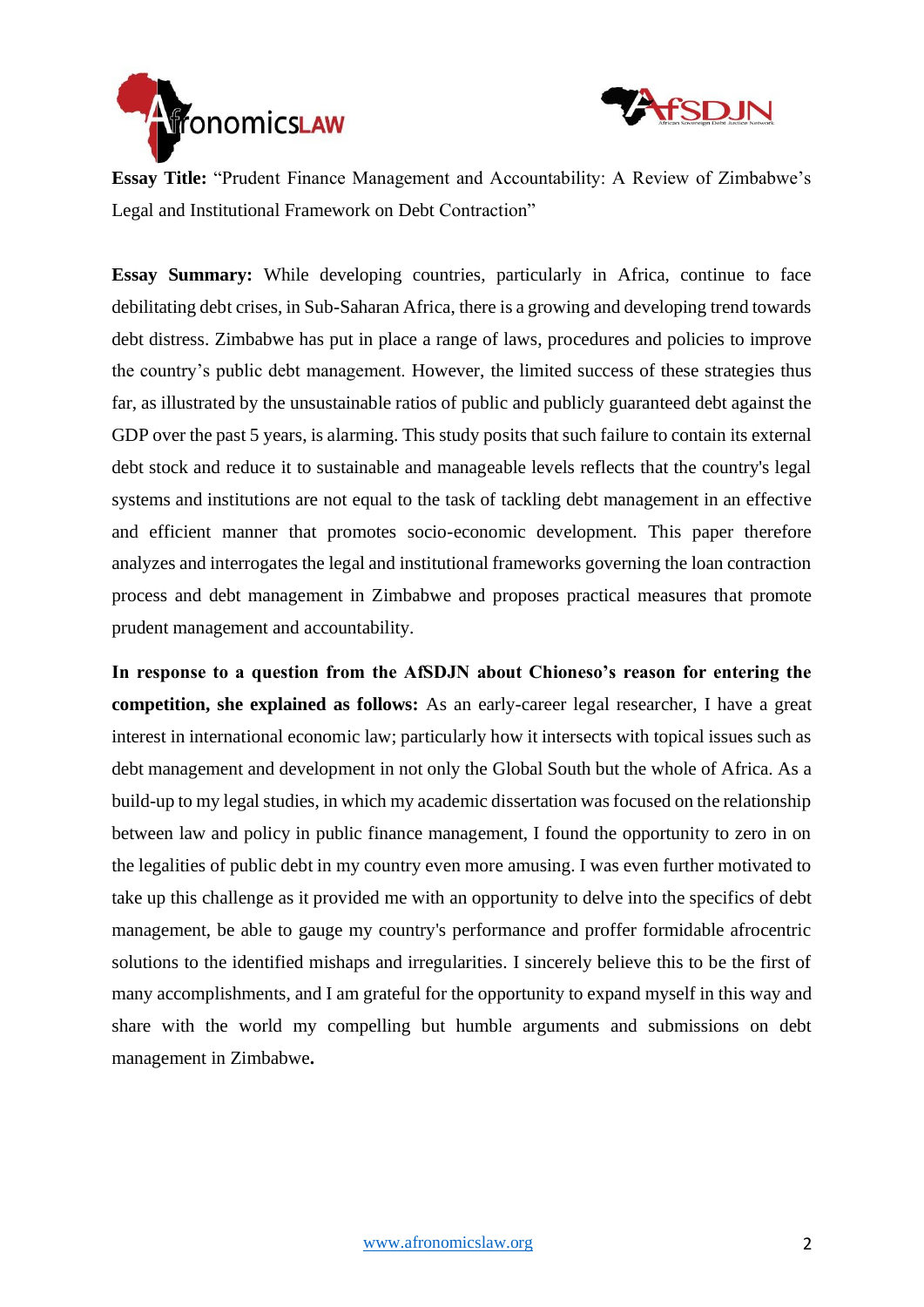



**Second: Dotun Odunlade Nathaniel . 500 Level LLB Student, Lagos State University.**



**Essay Title:** "National Legal Framework for Debt Contracting, Prudent Management and Accountability in Africa."

**Essay Summary:** Nairametics reported that as at September 30<sup>th</sup>, 2021, Nigeria's public debt had risen to NGN38 trillion (same has been reported by other news platforms and international organizations such as the World Bank and International Monetary Fund). This, if calculated, amounts to NGN5 trillion up to 15% from the N32.9 trillion reported in December 2020, identifying as the highest debt profile ever recorded dating back to 2010. And on it goes. The metric utilized by economists (debt to GDP ratio and debt service ratio) also indicated that something must be earnestly done about the loans, or the government would have mortgaged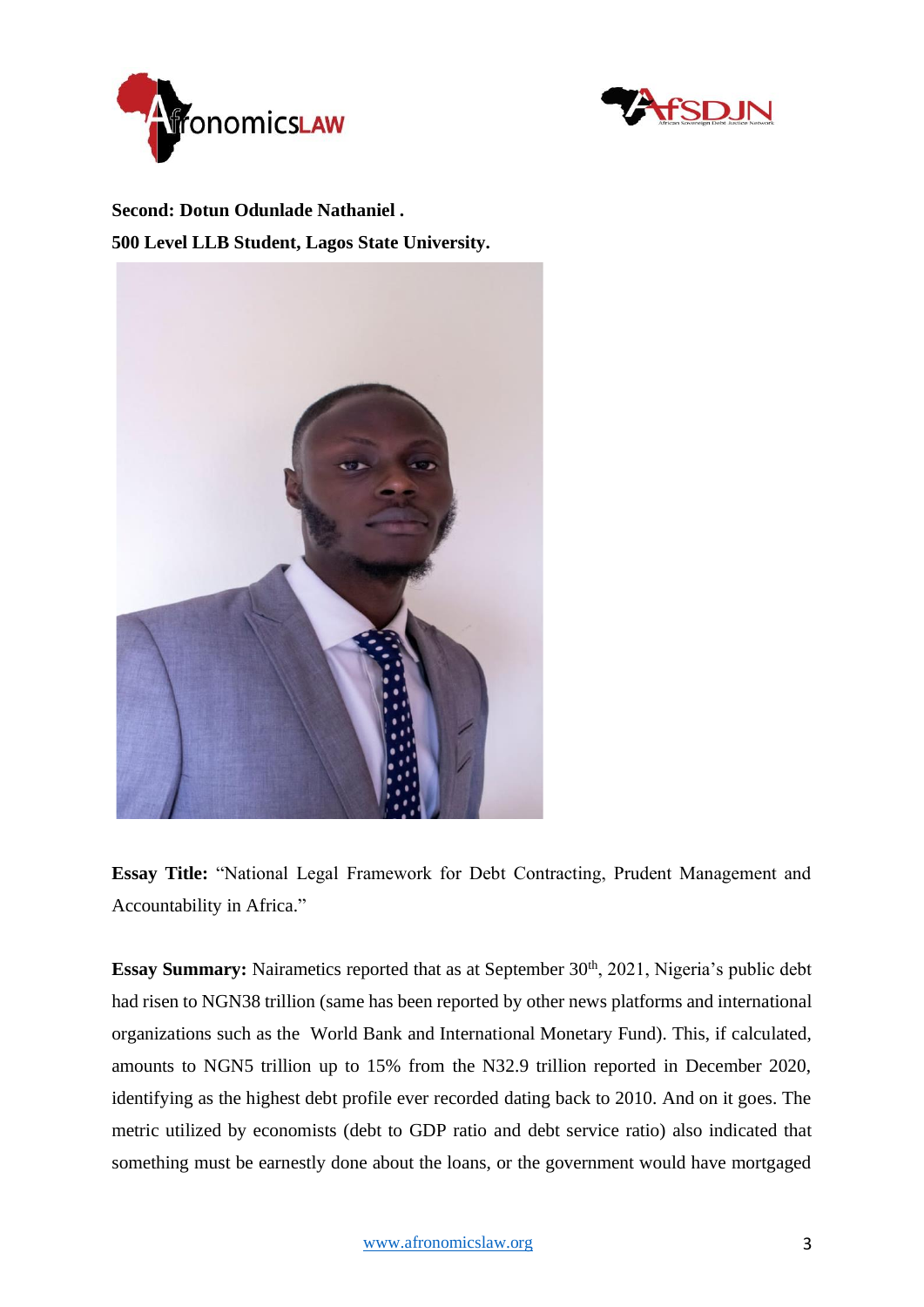



the future of the country to the loan providers. As solutions on legal framework for contracting, management and accountability, it is advised that the Nigerian government reduce high cost in governance, establish economical limits in the debt management laws, and conduct regular as well as periodic audits.

**In response to a question from the AfSDJN about Dotun's reason for entering the competition, he explained as follows**: "As a law student who is passionate about the profession, one is bound to set himself apart in areas that matter to the profession viz a viz research, writing and advocacy. In addition, I am an individual with a keen interest in policy making, national development and providing solutions to national predicaments. My passion collided with my interest upon coming across this essay competition as it came at a time, far imminent not to provoke a bite. The debt portfolio in Nigeria has gotten risky and alarming that a conversation on contracting, management and accountability of these debts, together with the legal frameworks, is needed to be had. Hence, when I came across the competition, I saw it not only as a competition but also as an opportunity to contribute my bit to providing solutions to the debt crisis in my country."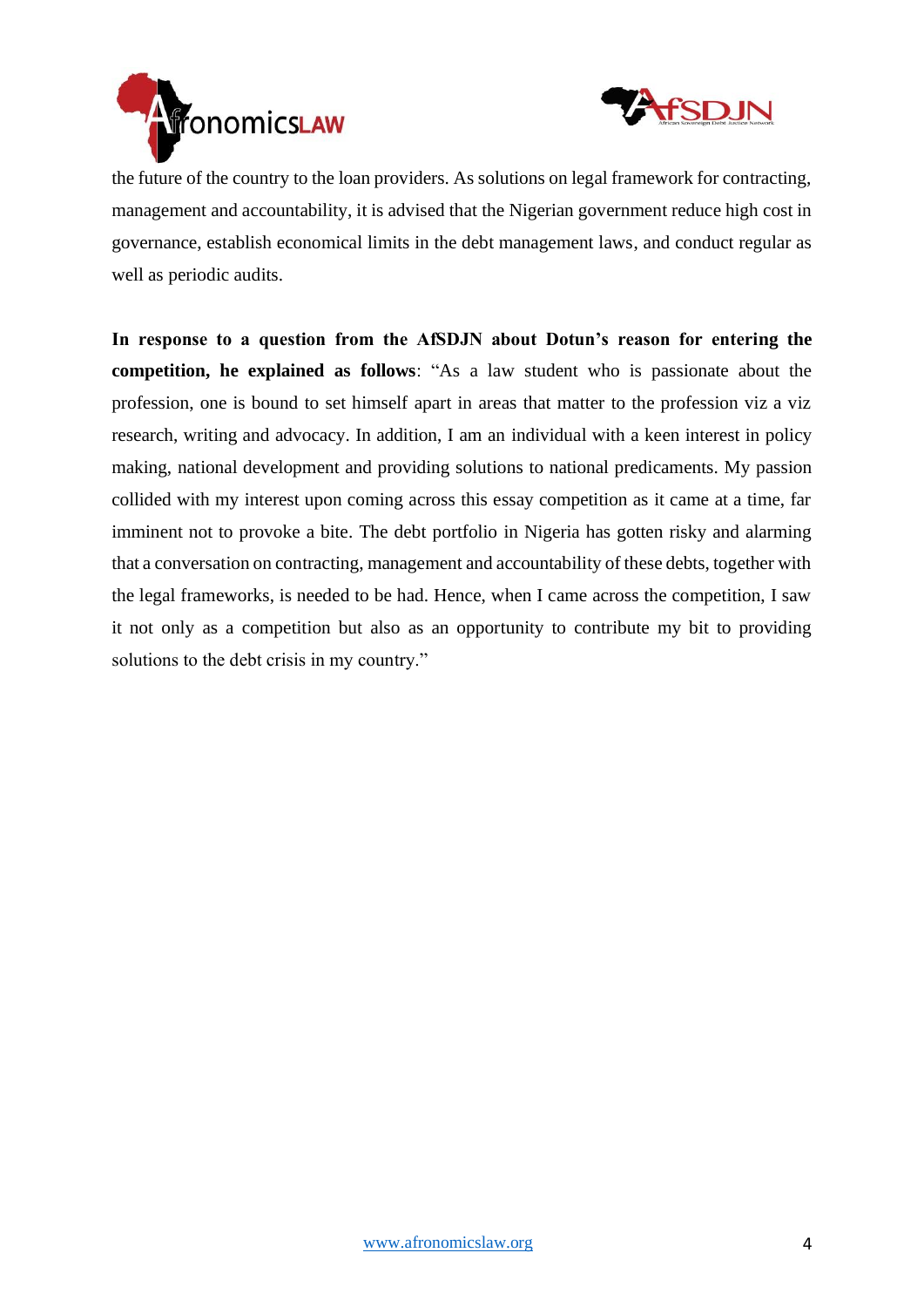



**Third: Issabella Anane-Fosuhene.**

**LLD Candidate, Department of Mercantile Law, University of Pretoria, South Africa.**



**Essay Title:** "National Legal Framework for Debt Contracting, Prudent Management and Accountability in Ghana."

**Essay Summary**: Most developing countries including Ghana rely on foreign funds (loans) to finance or supplement their budgets. The loans as public debts contracted by Ghana have legal backing from the 1992 Constitution and Public Financial Management Act, 2016 (Act 921). This makes debts which are contracted without lawful authority unenforceable. In the quest to lower the risk of repayment default, the legal frameworks create an office responsible for public debt management which ensures that payment obligations are met at the lowest possible cost with the lowest degree of risk. In view of this, the parliament as the final authority for the approval of public debts is deemed as the gatekeeper to ensure prudent debt contracts. As a means of ensuring accountability and prompt repayment, Ghana, through the Ministry of Finance creates a special fund known as "sinking fund" for the redemption of its public debts through a periodic contribution into the fund and revenue from petroleum.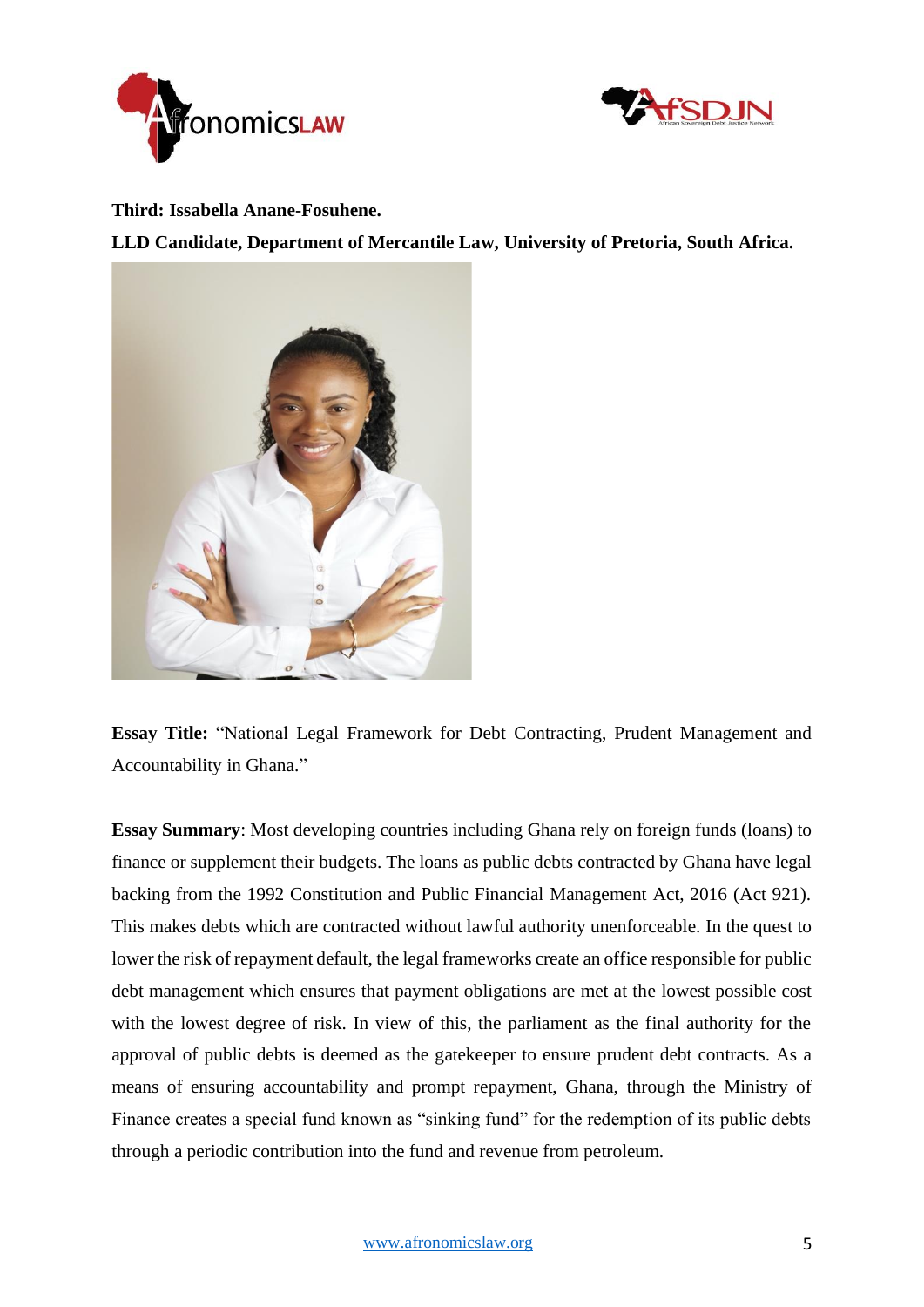



**In response to a question from the AfSDJN about Issabella's reason for entering the competition, she explained as follows**: Ghana has been saddled with debt repayments since the attainment of republican status in 1960. The country was plunged into economic crisis in the 1980s and sought assistance from the IMF through an economic recovery programme. Notwithstanding, Ghana's debt grew exponentially and subsequently applied for HIPC in 2001. In 2016, a law was enacted to govern and manage its public finances. Almost six years since the coming into force of the law, Ghana is still heavily indebted to foreign entities creating a vicious cycle of debt. As a student of Banking Law researching the failures of banks and early intervention measures to salvage distressed banks, I found that mismanagement of public debt could occasion a systemic risk in the financial economy of a country. This sparked my interest to enter this competition to write on the legal frameworks put in place by Ghana for the contracting, management and accountability of its public debt.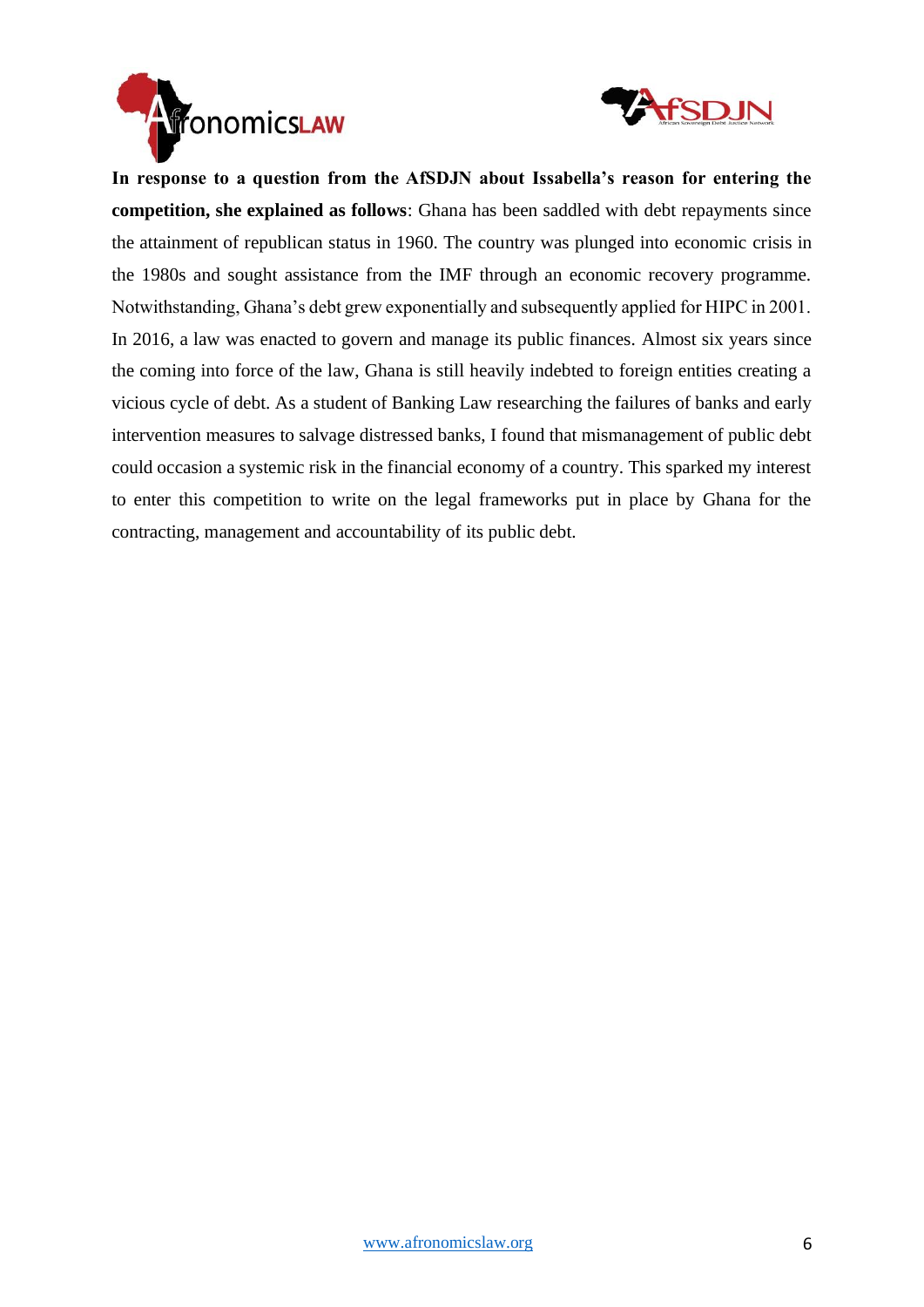



**Fourth: Ugwuezi Winnerman Odinakachi.**

**LLM Student, University of Nigeria, Enugu Campus.**



**Essay Title:** "National Legal Frameworks for Debt Contracting, Prudent Management and Accountability in Africa: Kenya as a Case Study."

**Essay Summary:** Kenya's debt crisis has led to limited economic growth. To reduce its burgeoning public debt burden, Kenya must improve its production capabilities in the long term. This can be achieved in several ways. Firstly, it must increase its investment in human capital to promote entrepreneurial activities. Secondly, there must be a shift from exporting raw materials to value addition and manufacturing. Importantly, the Kenyan government needs to, as a matter of fact and principle, begin to strengthen its legal/institutional frameworks governing loans and overdraft, as the misuse of funds generated from these loans along with corruption have affected the growth of its economy.

**In response to a question from the AfSDJN about Ugwuezi's reason for entering the competition, he explained as follows**: The quest to solve economic problems in Africa inspired my writing of the essay as it exposes some of the challenges encountered in the continent. Researching is stressful but fun, when there is a positive outcome or a genuine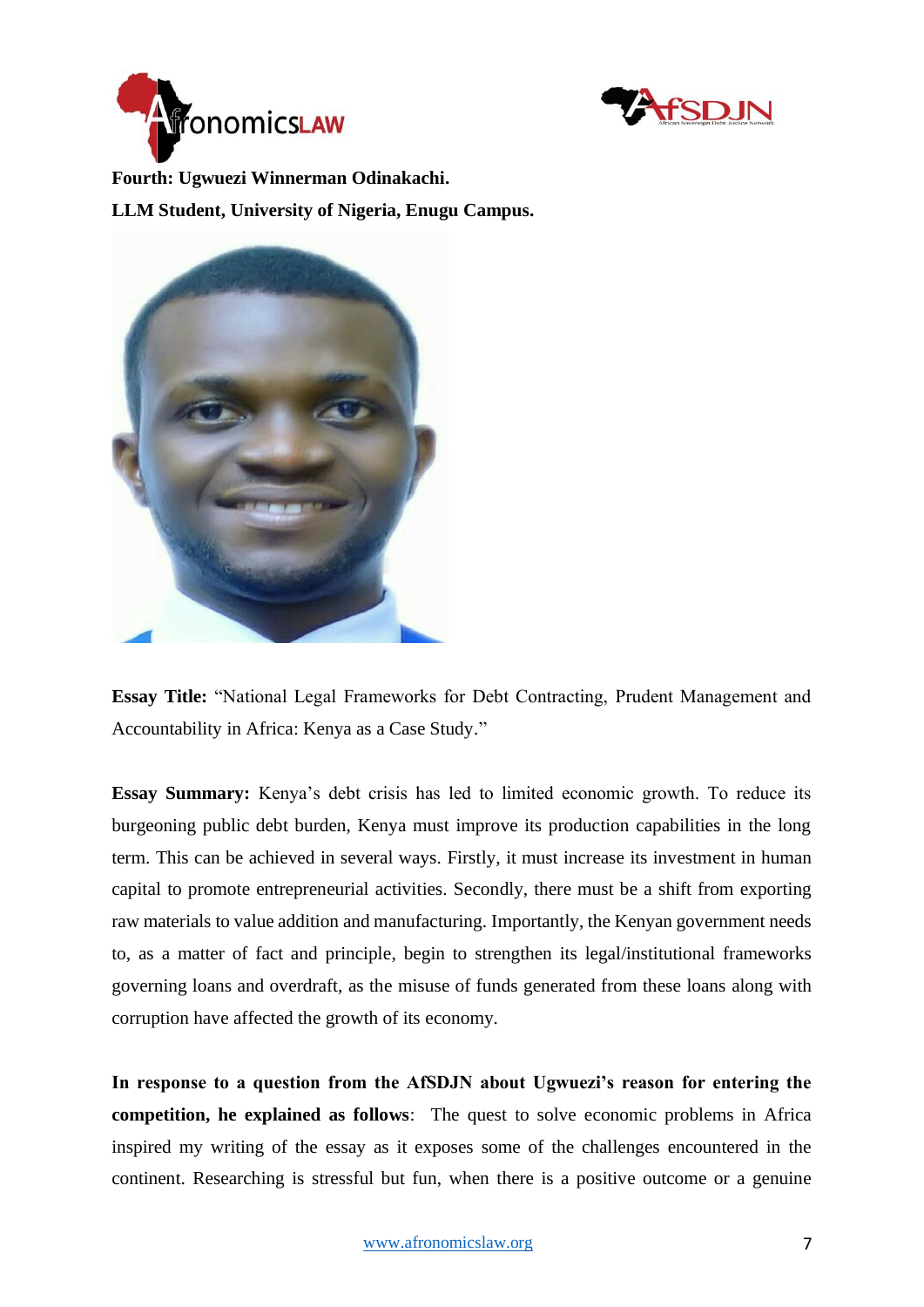



purpose for it, as I was able to gather new knowledge in the course of my research. The need to pass information and educate the public on some of the economic challenges faced in Africa, including in Kenya, whose debt system especially the China/Kenya partnership has led to a financial crisis in the country. The terms of the competition were strictly based on originality and freedom to state one's opinion on the issue with little guidance, thus it encouraged my joining the competition.